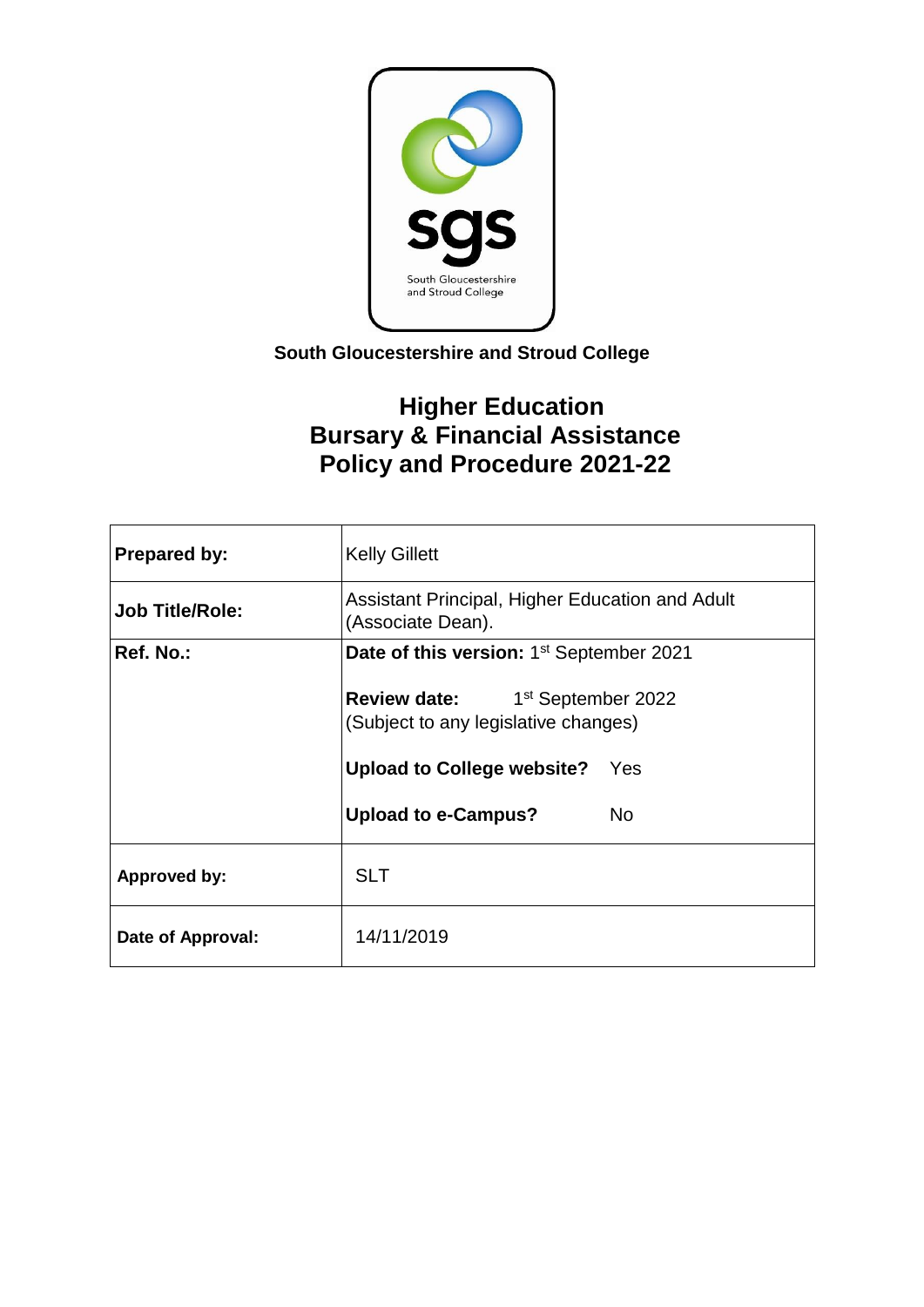## **MANDATORY INITIAL IMPACT SCREENING**

Completed by:

| Gavin Murrav                                                                                                          |  |
|-----------------------------------------------------------------------------------------------------------------------|--|
| I have read the guidance document: Completing a Policy Impact Assessment?                                             |  |
| If this policy has been up-dated, please tick to confirm that the initial impact screening<br>has also been reviewed: |  |

| <b>EQUALITY AND DIVERSITY IMPACT ASSESSMENT</b>                                                              |                                                                          |  |
|--------------------------------------------------------------------------------------------------------------|--------------------------------------------------------------------------|--|
| Characteristic                                                                                               | This policy seeks to:                                                    |  |
| Age                                                                                                          | Supports staff and learners to recognise abd challenge discrimination    |  |
|                                                                                                              | on the grounds of age                                                    |  |
| <b>Disability</b>                                                                                            | Treat with equal dignity, all learners and staff; and monitor            |  |
|                                                                                                              | participation, performance and progress of learners and staff with       |  |
|                                                                                                              | disabilities and act to address inequalities.                            |  |
| Faith or Belief                                                                                              | No appreciable impact                                                    |  |
| Gender                                                                                                       | No appreciable impact                                                    |  |
| Race or Ethnicity                                                                                            | Provide opportunities for the advancement of persons of minority race    |  |
|                                                                                                              | or ethnicity                                                             |  |
| Orientation                                                                                                  | No appreciable impact                                                    |  |
| Gender reassignment                                                                                          | No appreciable impact                                                    |  |
| Economic disadvantage                                                                                        | Use available resources to identify and address any issues of            |  |
|                                                                                                              | inequality as a result of social and economic factors. Supporting        |  |
|                                                                                                              | learners and staff, both academically and pastorally in order for all to |  |
|                                                                                                              | be successful                                                            |  |
| <b>Rural isolation</b>                                                                                       | No appreciable impact                                                    |  |
| Marriage                                                                                                     | No appreciable impact                                                    |  |
| Pregnancy & maternity                                                                                        | No appreciable impact                                                    |  |
| Carers & care leavers                                                                                        | Use available resources to identify and address any issues of            |  |
|                                                                                                              | inequality as a result of being in care or a care leaver. Supporting     |  |
|                                                                                                              | learners both academically and pastorally in order to be successful.     |  |
| Vulnerable persons                                                                                           | Use available resources to identify and address any issues of            |  |
|                                                                                                              | inequality as a result of being a vulnerable person. Supporting          |  |
|                                                                                                              | learners both academically and pastorally in order to be successful.     |  |
|                                                                                                              | Please identify any sections of the policy that specifically seek to     |  |
|                                                                                                              | maximise opportunities to improve diversity within any of the College's  |  |
| stakeholder groups:                                                                                          |                                                                          |  |
| Please identify any sections of the policy that specifically seek to improve                                 |                                                                          |  |
|                                                                                                              | equality of opportunity within any of the College's stakeholder groups:  |  |
| Is there any possibility that this policy<br>If you have ticked yes (red), which                             |                                                                          |  |
| could operate in a discriminatory way?<br>characteristic will be most affected?<br>□<br>×<br>Choose an item. |                                                                          |  |
| If yes please confirm that the Policy has been sent for a full<br>Click or tap to enter a                    |                                                                          |  |
| П<br>Equality & Diversity Impact Assessment, and note the date:<br>date.                                     |                                                                          |  |
|                                                                                                              |                                                                          |  |

**Note:** if the policy does not seek to increase diversity or improve equality you should go back and review it before submitting it for approval.

| <b>MAPPING OF FUNDAMENTAL RIGHTS</b>      |                              |
|-------------------------------------------|------------------------------|
| <b>Which United Nations Convention on</b> | Art. 28 Right to education   |
| the Rights of the Child (UNCRC),          | Choose an item.              |
| Right does this policy most protect:      | Choose an item.              |
| Which Human Right (HRA) does this         | Art. 6 Right to a fair trial |
| policy most protect:                      | Choose an item.              |

| <b>DATA PROTECTION &amp; PRIVACY BY DESIGN SCREENING</b>                                                                                                                                                                                                                             |  |
|--------------------------------------------------------------------------------------------------------------------------------------------------------------------------------------------------------------------------------------------------------------------------------------|--|
| Tick to confirm that you have considered any data protection issues as part of the design<br>and implementation of this policy; and, that implementing this policy will not result in the<br>collection, storage or processing of personal data outside of official College systems: |  |
| Tick to indicated that this policy has or requires a Data Privacy Impact Assessment:                                                                                                                                                                                                 |  |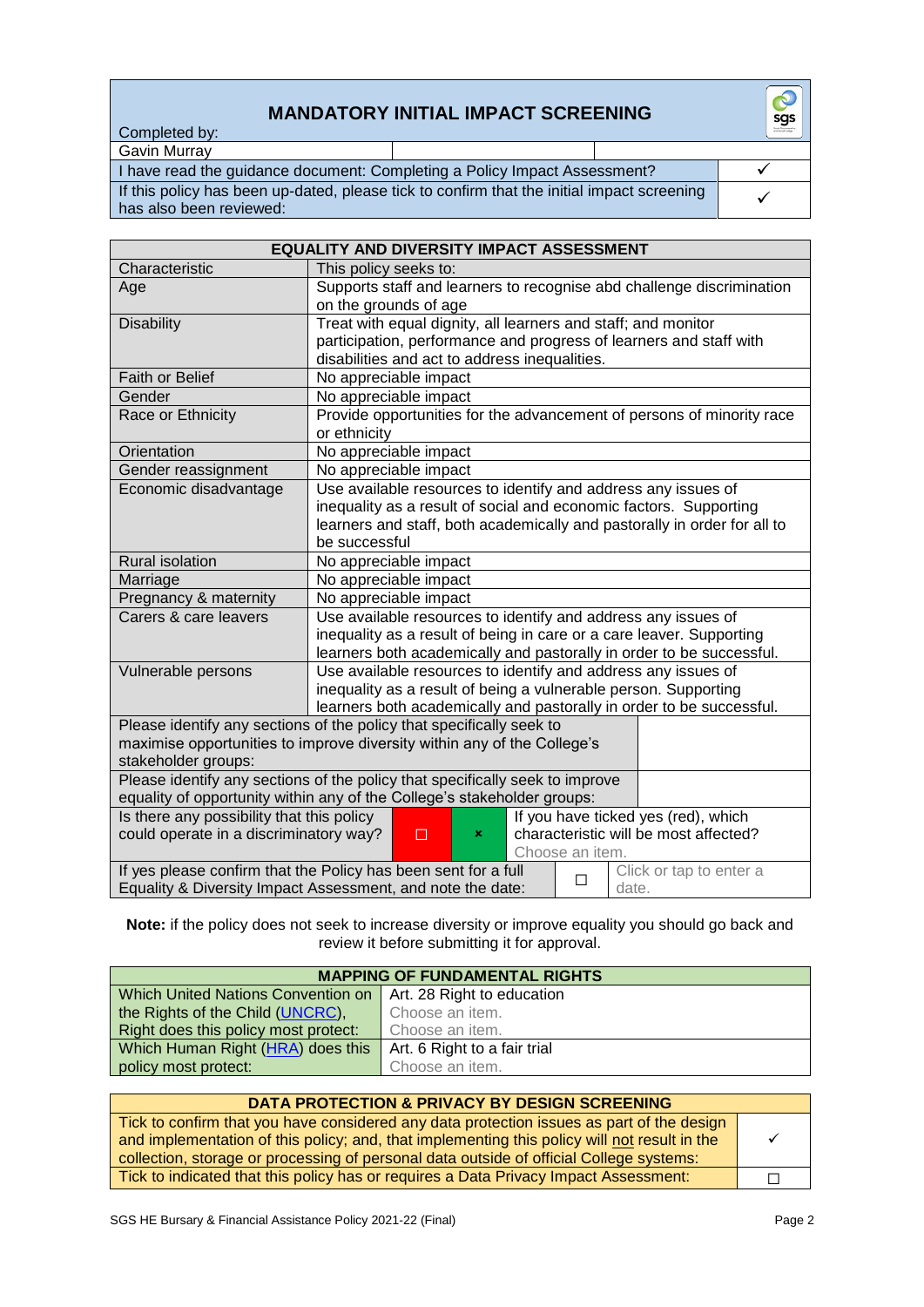# **Bursary & Financial Assistance Policy & Procedure 2021-2022**

#### **1. Introduction**

- 1.1. South Gloucestershire & Stroud College (SGS) recognises the importance of widening participation and access for all students.
- 1.2. SGS recognises that the bursaries and scholarships available for current students has an important role to play in removing some of the barriers students' can face in accessing and completing their Higher Education programmes; SGS endeavours to utilise funds to make the maximum impact on recruitment, attendance, retention achievement and success rates, for current and prospective students'.
- 1.3. SGS recognises that the availability of a Financial Assistance Fund may be important to supporting students to remain in education and continue with their studies; positively impacting upon their educational, social and personal development and enabling personal and social mobility.
- 1.4. SGS reviews its fees and its fee policy bi-annually.

### **2. Statement**

- 2.1. This document covers current SGS students continuing into Higher Education who enrol on their first Higher Education programme with SGS between September 2021 and September 2022.
- 2.2. To be eligible, students must enrol onto a regulated full-time or part-time Higher Education programme [on part-time programme pathways pro-rota bursary rates apply).

#### **3. Objectives**

- 3.1. Bursaries are intended to enable students to have access to funds to support, when appropriate, their living expenses, travel costs and to fund, in whole or part, the cost of essential learning equipment (this list is not intended to be exhaustive or exclusive).
- 3.2. Bursaries are intended to enable students to access Higher Education and to facilitate progress and progression. They aim to enable students to access, as appropriate and necessary, the support that may be required to sustain their progress on their programme and enable them to reach their potential. Bursaries are not intended to provide financial benefit or advantage.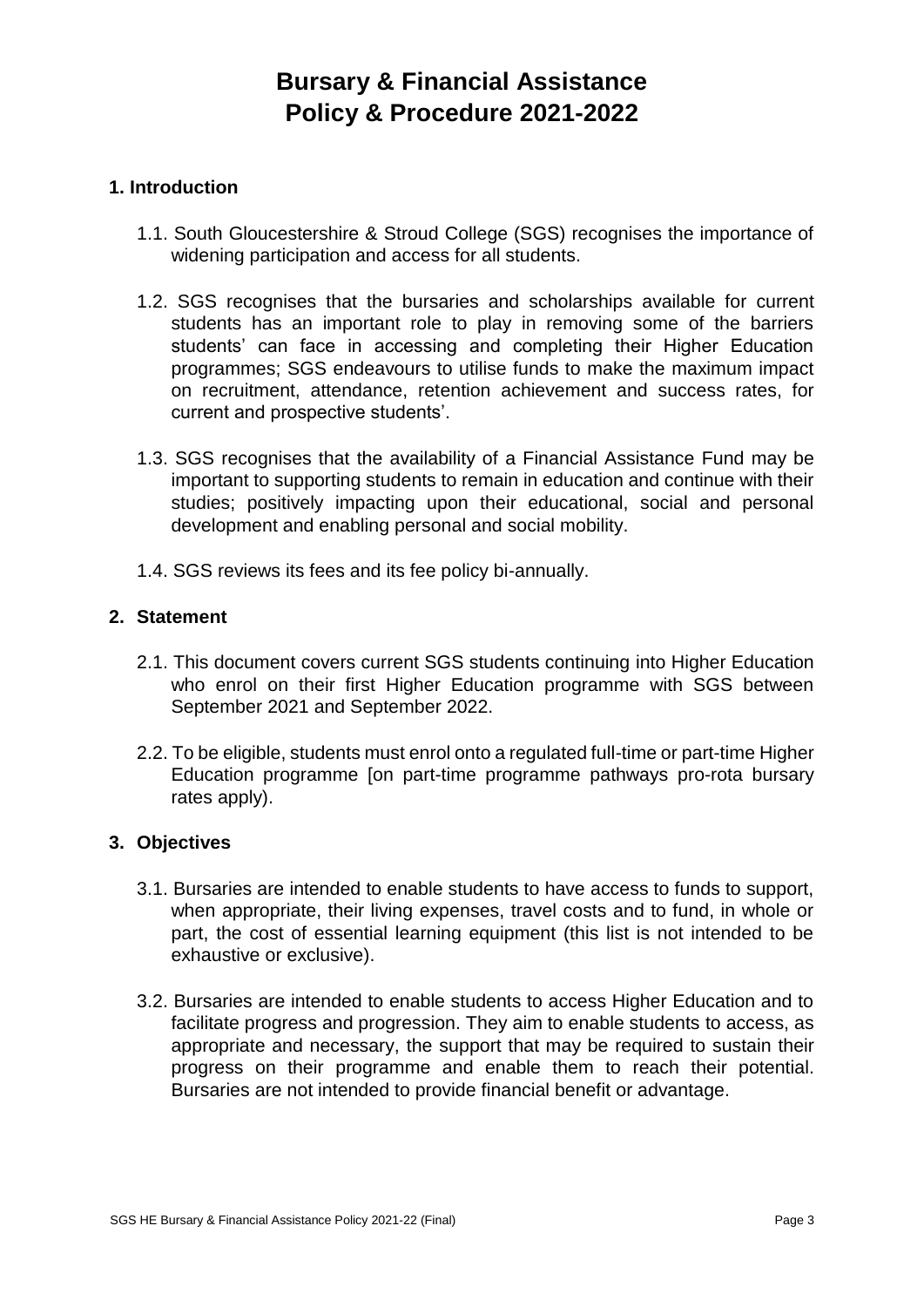### **4. Implementation**

- 4.1. Bursaries will be distributed over the first academic year of study by way of three termly payments. Payments will be made towards the end of each term and scheduled thus: 25% paid in the first and second terms (October and February) and 50% paid in the third term (May). Full degrees studied on a parttime basis will be split by 50% and paid as stated below. Payments will only be made if a student's attendance remains over 80% in each respective term (and overall by the third term).
- 4.2. The College will terminate the award of a Bursary and/or Financial Assistance for any student who ceases to be an enrolled student of SGS, for whatever reason. Students may be required to repay any payment made within that term as a result of withdrawing.
- 4.3. Students who are experiencing unexpected financial problems or additional expenses to remain on the programme are encouraged to apply to the Financial Assistance Fund for support. This fund is for emergency use only and is open to all Higher Education students, although this fund is limited. Payments are decided on an individual basis by an internal panel comprised of the Head of Higher Education Student Recruitment and Experience, the Head of Faculty – HE Curriculum, Quality and Development and the Quality Compliance Manager, using strict eligibility criteria. This fund is non-repayable. Students may appeal against decisions relating to payments from the Financial Assistance Fund by contacting the College Principal. The decisions of the Principal are final and binding.

## **5. Eligibility Criteria for the Financial Assistance Fund**

- 5.1. Students seeking to access the Financial Assistance Fund must be:
	- 5.1.1. Currently enrolled at SGS on a Foundation Degree, Bachelor's Degree or Higher National Diploma (HNC/D) programme;
	- 5.1.2. Able and willing to provide evidence to support their application to the Financial Assistance Fund; this evidence should include the last three months' worth of all their bank, savings and credit card statements. Payments of over £100 may require further explanation;
	- 5.1.3. Able to evidence attendance of at least 80% or above, or be able to evidence valid mitigating or extenuating circumstances to explain any nonattendance which must be supported by formal mitigating or extenuating circumstances documentation.
	- 5.1.4. The Financial Assistance Fund is to help students who are experiencing financial difficulty. Applications will be individually assessed. The maximum payment per academic year is £300 however, higher amounts may be considered in exceptional circumstances.
	- 5.1.5. Students who receive support from the Financial Assistance Fund, must be fully committed to completing their programme. If for any reason this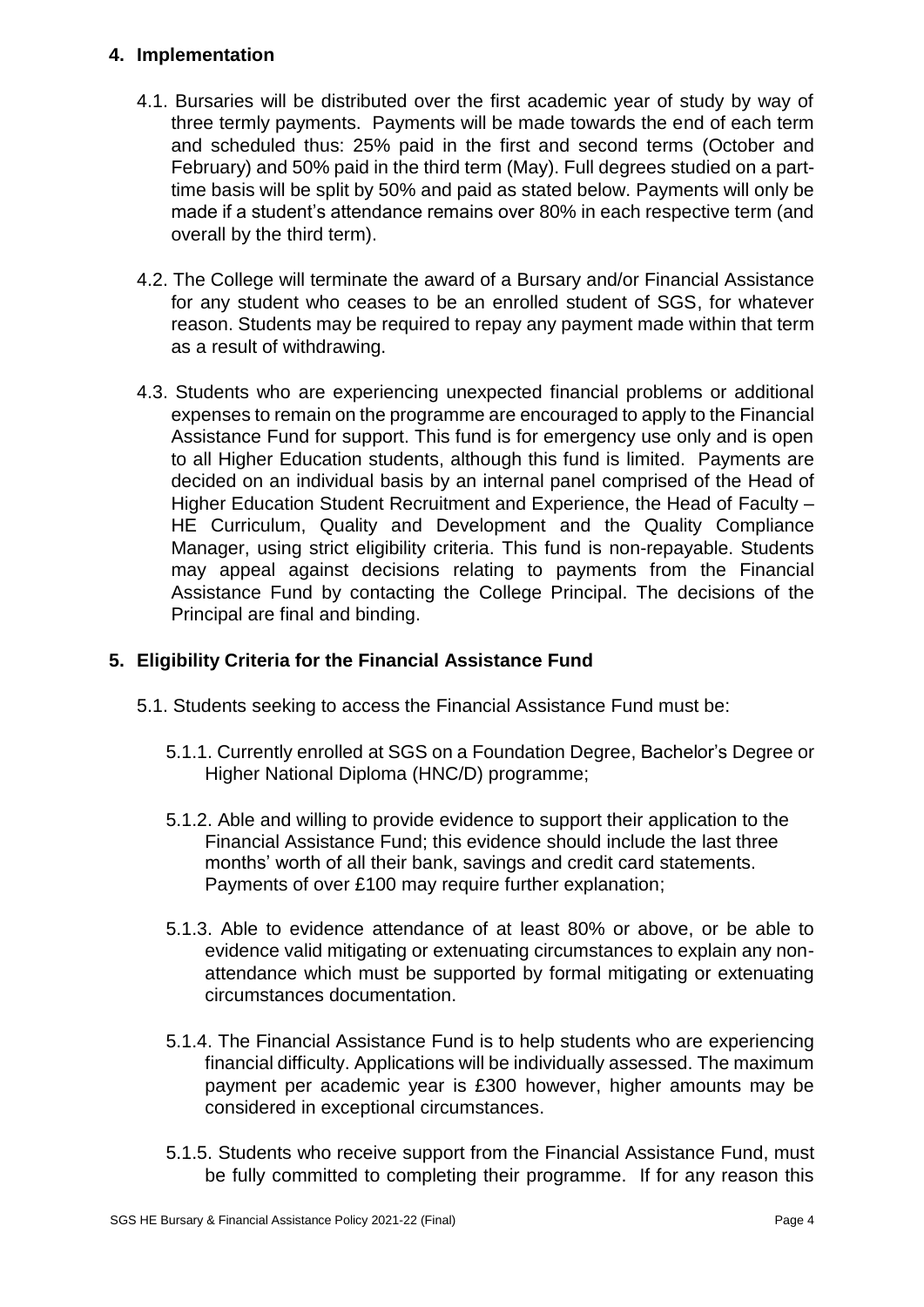does not occur, then the student may be invoiced for the return of any funds distributed to them.

## **6. Eligibility Criteria for Bursaries and Scholarships**

6.1. Students can apply for **one** bursary/scholarship each year. The exception to this rule, is for those students who are successful in receiving bursary funds towards their Disabled Students Allowance (DSA) reports, who may have to apply again for the final year of their course. Students who receive a bursary must be fully committed to completing their programme. If any reason this does not occur, the student may be invoiced for the return of any funds distributed to them.

#### **Bursaries:**

- 6.2 **Progression Bursary**; available after enrolment to all students who have completed and achieved a full-time Level 3 at SGS. Bursary applicants must have studied continuously, and achieved a full-time L3 programme within the last two academic years at SGS. Students on a full-time degree or HND would be entitled to £500 payment paid in three instalments during each academic year. The Progression Bursary will be paid over two years for a foundation degree or HND and over three years for a full-time degree.
- 6.3. **Local Partner School Bursary**; available for application by students who have completed a full-time Level 3 course from any local school involved in the Local Partnership School Scheme (SGS Connect). These students are entitled to a one-off £500 Local Partner School Bursary payment. This bursary will be paid in three instalments during the first academic year.
- 6.4.**Care Leavers Bursary**; available for application by students aged between 18- 21 (or older if being helped with education or training) who, immediately before turning 18, were under the care of a Local Authority or a Health and Social Care Trust [and have evidence to support this status] may be entitled to a £1,000 bursary paid in three instalments during each academic year of study.
- 6.5. **Mature Student Bursary**; available for application by students who are classed as mature (aged 24+ at their point of enrolment) and re-entering education. This bursary constitutes a payment of £500, paid in three instalments during the first year of study for full-time students.
- 6.6.**Young Carers and Adult Carers [aged 18+] Bursary**; awarded to students who can supply evidence of caring or looking after someone at home, who could not otherwise cope without their support. These students may be entitled to an annual payment of £500, paid in three instalments for each year of study.
- 6.7. **The Disabled Student Allowance (DSA) Bursary**; is awarded to all students who are in receipt of a current and valid DSA Assessment. This payment is to reduce the overall cost of the report and is directly deducted from the invoice. Students are expected to contribute £150 to the cost of the report. Those in financially difficulty can apply to the Financial Assistance Fund to cover this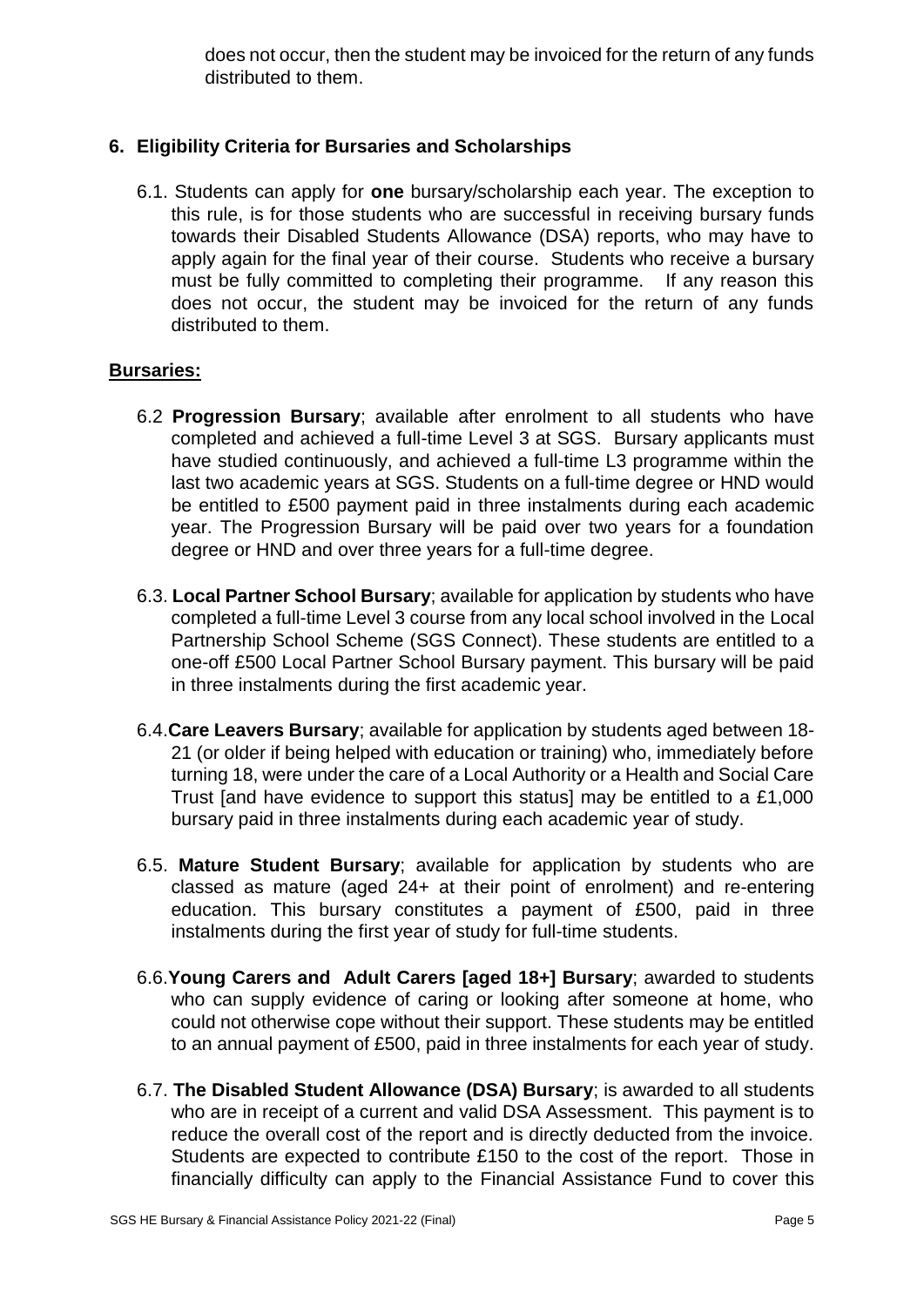cost, this will not affect the students applying to the Financial Assistance Fund again at a later date.

- 6.8. **The Higher Education Alumni Bursary;** available for application by students who have completed a Level 3 or part-time course at SGS. These students may be entitled to a one-off £500 bursary toward tuition costs for an SGS degree or HNC/D course. This payment will be made in three instalments during the first year of study.
- 6.9. **Low Income Bursary;** available for application by full-time students. These students may be entitled to a £500 bursary payment paid in three instalments during each year of academic study, subject to providing evidence to support. Students must be 1) resident in England, Wales, Northern Ireland or Scotland 2) entering into a full-time undergraduate degree or HND being delivered at SGS 3) entitled to funding for fees and living costs from Student Finance 4) from a household with a total income of £25,000 or less.

## **Scholarships:**

- 6.10. **International Athlete Scholarship;** available for application by students who have achieved international status and/or made ten appearances within a professional club (inclusive of Bristol Bears Women's, Bristol City Women's Football Club & Bristol Flyers) in a sporting discipline as recognised by a National Governing Body (NGB). The objective of this scholarship is to support and aid the progress of dedicated and talent athletes alongside their studies. This scholarship constitutes a payment of £1,000. Award decisions will be made and communicated on week six of a study programme and payments will be made in three instalments across the first academic year. In order to receive each part of their payment, Scholars will be required to demonstrate 1) an ongoing and active engagement with their academic course of study 2) that they have been positively involved as an Advocate of SGS and represented the College at three events per academic year, as directed by the Higher Education team. This Scholarship is renewed annually and Scholars will be required to make a fresh application each academic year. A maximum of ten International or professional Athlete Scholarships will be awarded in any given academic year. Applications with a supporting letter from an NGB or professional club will be reviewed on their individual merit by a panel led by the Assistant Principal Higher Education and Adult and the Head of Faculty, Sport and Enrichment.
- 6.11 **Mature Student Scholarship;** available for application by students who are classed as mature (aged 24+ at their point of enrolment) and re-entering education. This scholarship constitutes a payment award of £1,000. This payment will be paid in three instalments during the first academic year. There is a maximum of two scholarships available each academic year. Students will be expected to act as an advocate for students and inform good practice. Applications should consist of no more than 500 words. All applications will be reviewed on their individual merit by a panel of staff consisting of the Assistant Principal Higher Education and Adult, Head of Faculty - Higher Education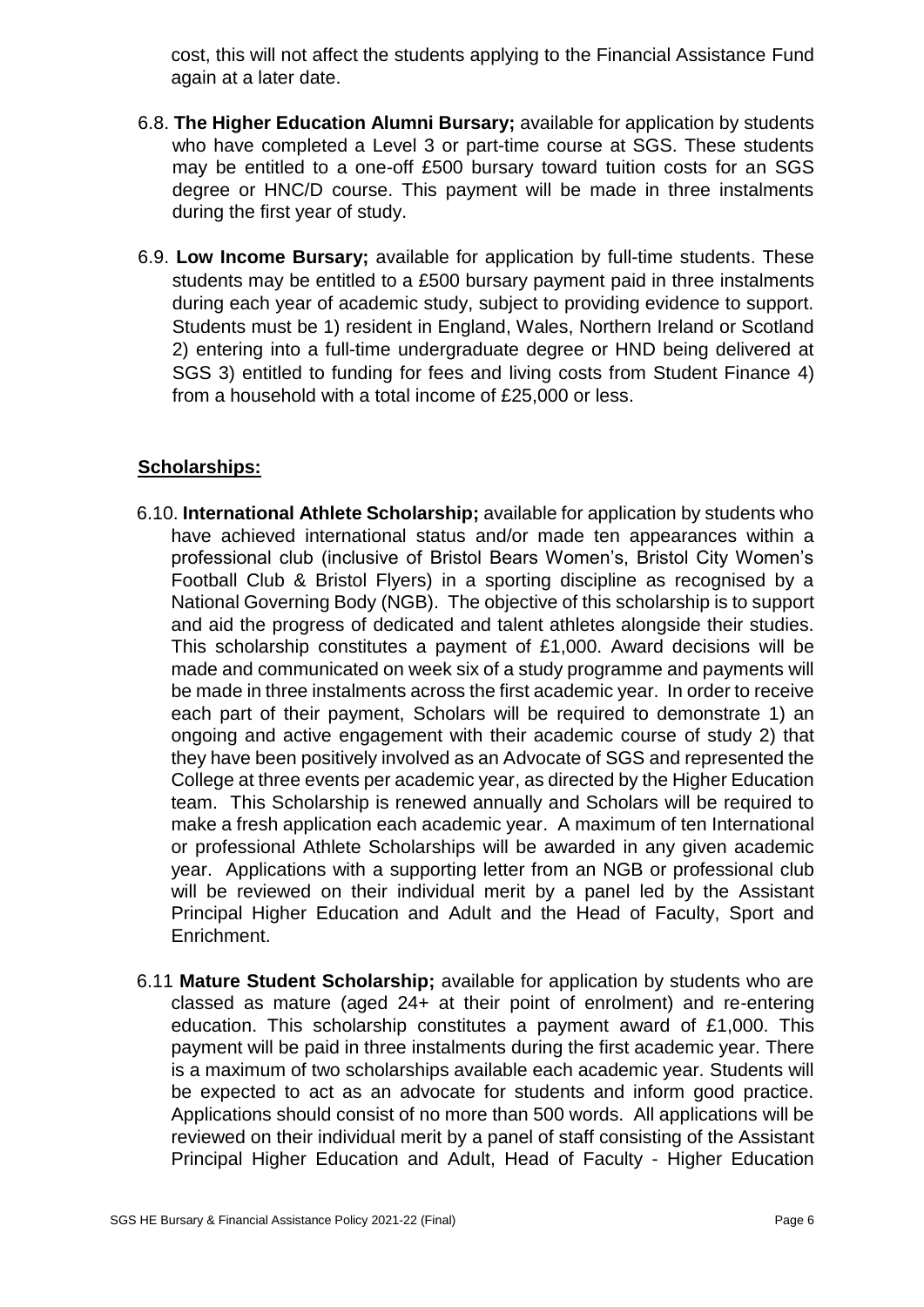Curriculum, Quality & Development and the Head of Higher Education Student Recruitment and Experience.

## **7. Related Policies, Procedures**

- 7.1. Higher Education and Widening Participation and Retention Policy.
- 7.2. SGS Guidance, Inclusion, Support and Transition and Policy.
- 7.3. SGS Single Equality Policy.
- 7.4. SGS Financial Regulations and Fees Policy.

## **8. Procedure**

- 8.1. All SGS bursaries/scholarships, their eligibility criteria and application process will be clearly set out on the College website and communicated to the students ahead of enrolment. A deadline of the second Friday of October for all applications (with the exception of the Financial Assistance Fund) will be upheld.
- 8.2. Once students can evidence at least six weeks attendance (notionally, after the first week after half term); the first 25% of the bursary/scholarship [and all subsequent payments, to which a student remain eligible] shall be issued by Bankers' Automated Clearing Service (BACS) payment. Students must have achieved and maintained an 80% attendance rate to receive each bursary instalment.
- 8.3. Students must have a UK bank account. Under no circumstances will a bursary/ scholarship or Financial Assistance be issued to a third party or paid in cash.
- 8.4. A BACs payment will be raised by the Higher Education Coordinator and issued by the SGS Finance Department.
- 8.5. Students will be informed of the Bursary & Financial Assistance Policy at enrolment. Students wishing to apply to access monies from the Financial Assistance Fund must complete the relevant application form. Once this application is complete an internal panel comprised of the Head of Higher Education Student Recruitment and Experience, the Head of Faculty - HE Curriculum, Quality & Development and the Quality Compliance Manager will consider the application and the awarded payment. The payment will then be raised as soon as possible via the SGS Finance Department.
- 8.6. Decisions and disputes, relating to the payment of any bursary/scholarship and eligibility to the same, may be appealed to the College Principal. The decisions of the Principal are final and binding.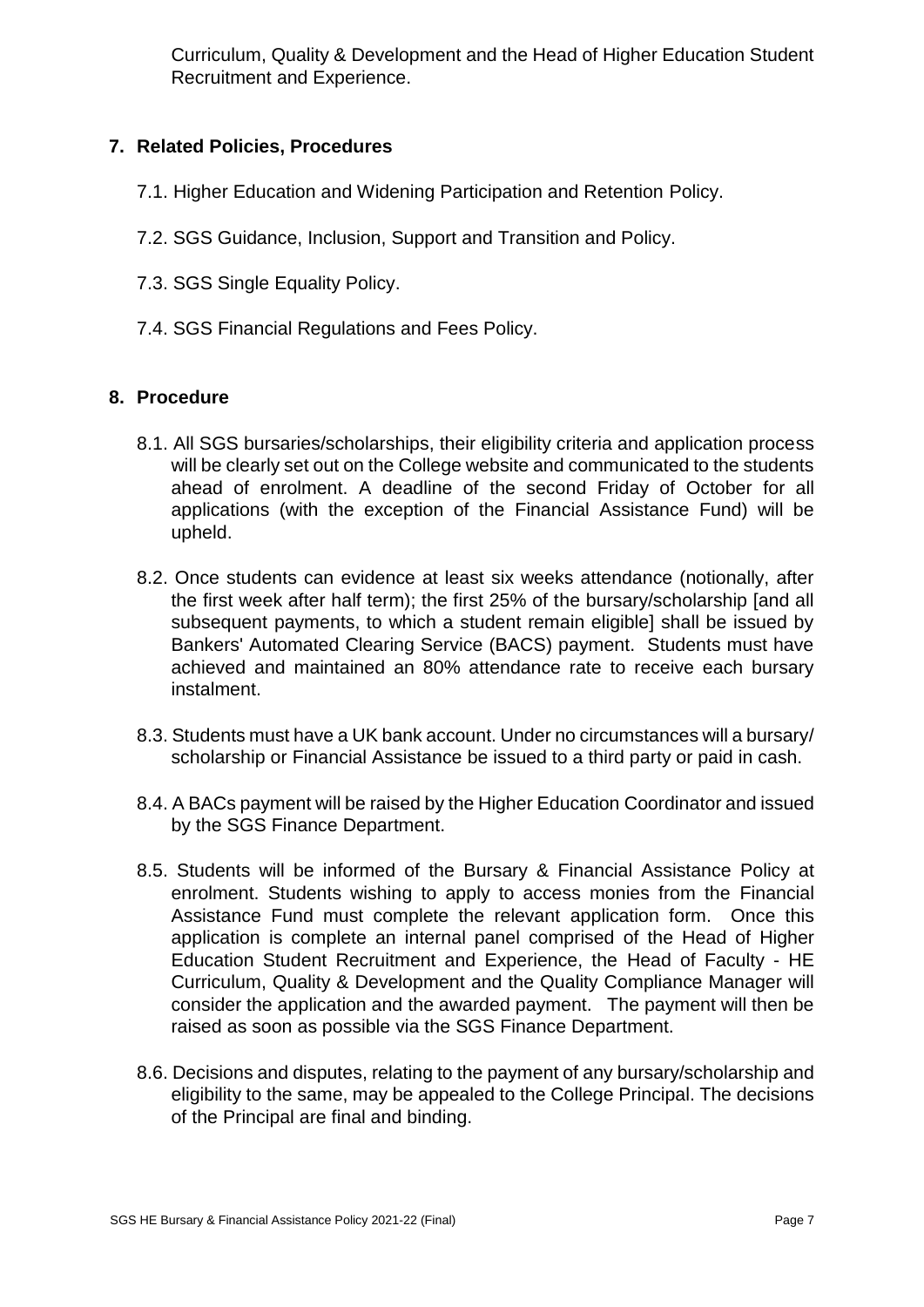### **9. Responsibilities**

## **9.1. SGS Corporation and Executive Committee:**

9.1.1. Will ensure, through the budgetary process, and in-line with any existing Office for Fair Access to Higher Education (OFFA) Agreement/ Access and Participation Plan (Office for Students) and the obligations stated within approved public information make available such funds as are reasonably and necessarily pursuant to this Policy.

## **9.2. SGS Senior Leadership Team (SLT):**

- 9.2.1. Will ensure that sufficient resources are available to administer the payment of funds, to those remaining eligible, under any existing Office for Fair Access to Higher Education (OFFA) Agreement/ Access and Participation Plan (Office for Students), obligations stated within approved public information and pursuant to this Policy.
- 9.2.2. The responsibilities of the Senior Leadership Team (SLT) may be delegated as appropriate to any member, or group of members Team who shall report back to the said Team in quorate.

#### **9.3. Assistant Principal, Higher Education & Adult:**

- 9.3.1. Will ensure that the continuing administration of the Bursary & Financial Assistance Funds are conducted with reference to and in pursuance of this Policy.
- 9.3.2. Will work with the College's Marketing Team to ensure that Public Information relating to Bursary & Financial Assistance Policy remains upto-date and accurate, while undertaking such training and continuing professional development necessary to assure the quality and accuracy of the advice and guidance provided to those eligible [and other applicants] to the Bursary & Financial Assistance Policy.
- 9.3.3. Will ensure continued compliance with the SGS Single Equality Policy; and ensure that Quality is informed of all concerns, including complaints, relating to the eligibility to and payment of Bursaries and the Financial Assistance Fund.
- 9.3.4. Will ensure continued compliance with the SGS Financial Regulations and Fees Policy.

#### **9.4. Heads of Faculty, Learning Area Managers, Programme Leads, Teaching and Support Staff:**

- 9.4.1. Will ensure the timely referral, to the Higher Education Team, of applications to the Bursary and Financial Assistance Fund
- 9.4.2. Will undertake such training and continuing professional development necessary to assure the quality and accuracy of the advice and guidance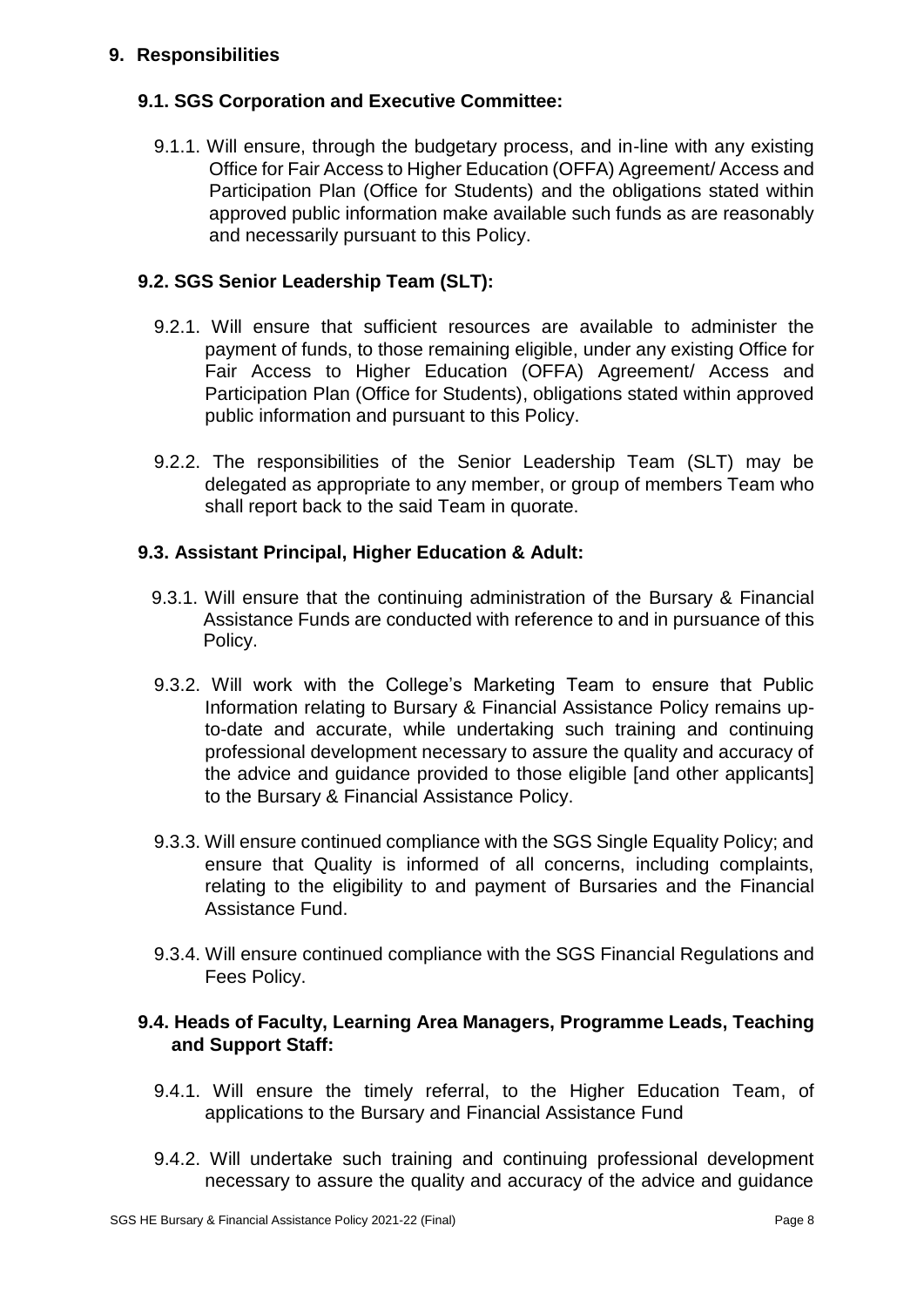provided to those eligible [and other applicants] to the Bursary & Financial Assistance Policy.

- 9.4.3. Will maintain the accurate and up-to-date recording of student attendance and other disciplinary and contextual information which may bear upon the eligibility to, or payment from the Bursary or Financial Assistance Fund.
- 9.4.4. Will endeavour to ensure that claims for mitigating and extenuating circumstances are properly constituted and recorded in a timely manner.

### **Related Guidance, Strategies and Legislation**

- Access and Participation Plan (Office for Students) from time-to-time in force;
- SGS Financial Regulations
- SGS Fees, Charges & Refunds Policy
- SGS Equality & Diversity Impact Assessment Policy
- SGS Marketing Policy
- SGS Applications, Admissions & Enrolment Policy & Procedure
- SGS Assessment Policy and associated academic regulations

## **Definitions of the types of documents in use at SGS**

Each document produced on behalf of SGS must be created in line with the type of information it conveys thus being named and structured accordingly

| <b>Document</b>  | <b>Definition</b>                                                                                                                                                                                                                                                    |
|------------------|----------------------------------------------------------------------------------------------------------------------------------------------------------------------------------------------------------------------------------------------------------------------|
| Code of Practice | A set of principles or rules                                                                                                                                                                                                                                         |
| Guidance         | Advice on the given subject                                                                                                                                                                                                                                          |
| Guideline        | Further information put forward to set standards or determine<br>a course of action                                                                                                                                                                                  |
| Plan             | A detailed method for attaining an objective                                                                                                                                                                                                                         |
| Policy           | Governing principle that mandates or constrains College<br>activity or the activity of College employees and/or students.<br>It will be used college-wide<br>NB These must be approved by Corporation and/or<br><b>Executive Committee due to legal implications</b> |
| Procedure        | They must identify the step-by-step processes to ensure<br>compliance and all users are consistent in their approach to<br>the given subject                                                                                                                         |
|                  | Procedures must be attached to policies if required by<br>legislation or Corporation/Executive Committee                                                                                                                                                             |
| Scheme           | A systematic plan for a course of action                                                                                                                                                                                                                             |